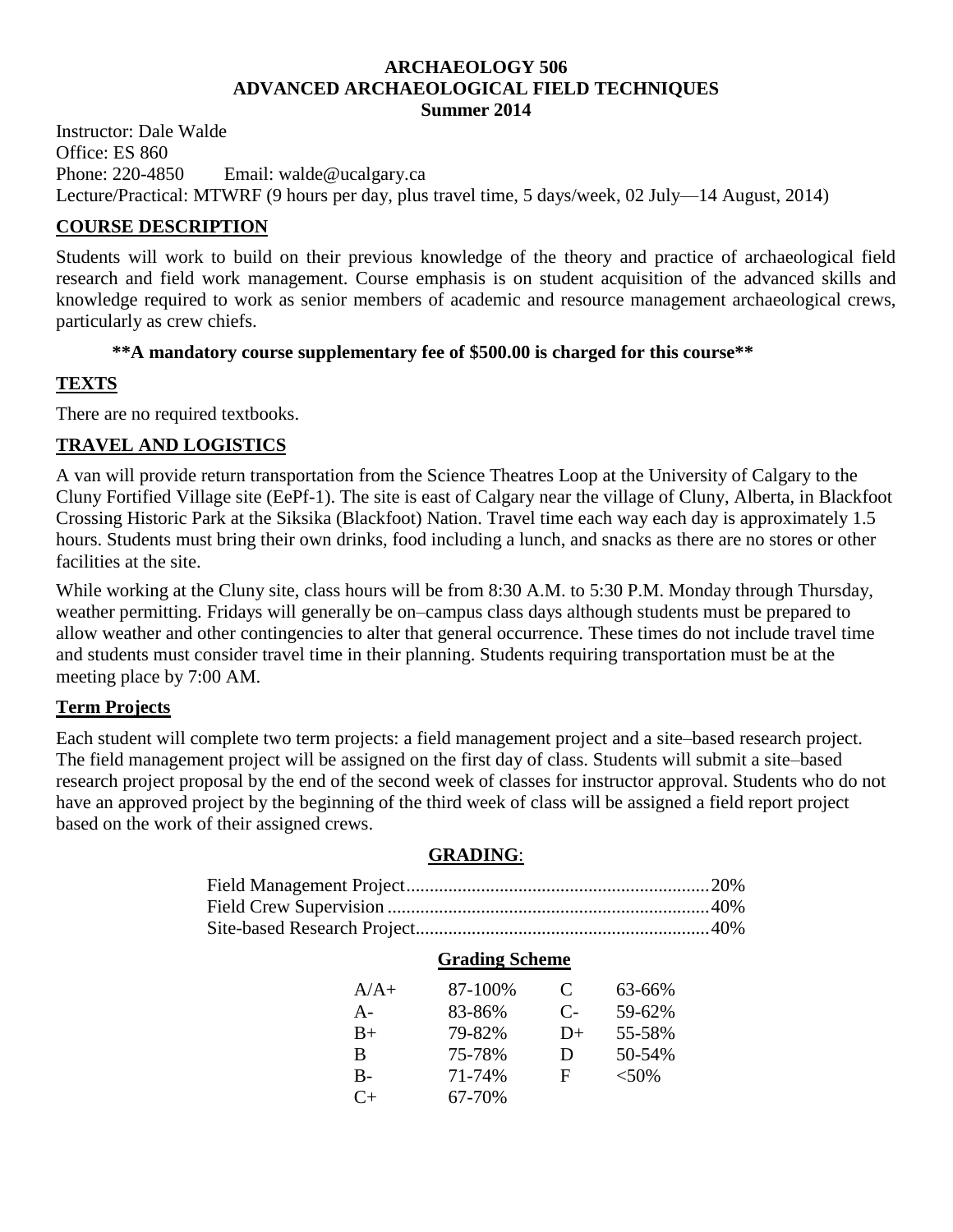# **ADDITIONAL CONTENT**

### **Writing across the Curriculum**

Writing skills are not exclusive to English courses and, in fact, should cross all disciplines. The University supports the belief that throughout their University careers, students should be taught how to write well so that when they graduate their writing abilities will be far above the minimal standards required at entrance. Consistent with this belief, students are expected to do a substantial amount of writing in their University courses and, where appropriate, instructors can and may use writing and the grading thereof as a factor in the evaluation of student work. The services provided by the Writing Centre in the Effective Writing Office can be utilized by all undergraduate and graduate students who feel they require further assistance.

### **Academic Accommodation Policy**

It is the students' responsibility to request academic accommodations. If you are a student with a documented disability who may require academic accommodations and have not registered with Student Accessibility Services, please contact them at 403-220-6019. Students who have not registered with Student Accessibility Services are not eligible for formal academic accommodations. More information about academic accommodations can be found at [www.ucalgary.ca/access.](http://www.ucalgary.ca/access)

### **Freedom of Information and Protection of Privacy Act**

The University of Calgary is committed to protecting the privacy of individuals who work and study at the University or who otherwise interact with the University in accordance with the standards set out in the Freedom of Information and Protection of Privacy Act.

Please refer to the following link for detailed information: <http://www.ucalgary.ca/legalservices/foip>

#### **Academic Misconduct**

Academic dishonesty is an unacceptable activity at the University of Calgary and students are **strongly advised** to read the Student Misconduct section of the University Calendar. Quite often, students are unaware of what constitutes academic dishonesty or plagiarism. The most common are:

- 1) Presenting another student's work as your own
- 2) Presenting an author's work or ideas as you own without proper referencing
- 3) Using work completed for another course

This activity will not be tolerated and students conducting themselves in this manner will be dealt with according to the procedures outlined in the University Calendar.

For detailed information on what constitutes academic misconduct, please refer to the following link: <http://www.ucalgary.ca/pubs/calendar/current/k-2-1.html>

#### **Plagiarism**

Plagiarism involves submitting or presenting work as if it were the student's own work when it is not. Any ideas or materials taken from another source written, electronic, or oral must be fully and formally acknowledged. Plagiarism includes but is not limited to:

(a) The work submitted or presented was done, in whole or in part, by an individual other than the one submitting or presenting the work (this includes having another impersonate the student or otherwise substituting the work of another for one's own in an examination or test),

(b) Parts of the work are taken from another source without reference to the original author,

(c) The whole work (e.g., an essay) is copied from another source, and/or,

(d) A student submits or presents work in one course which has also been submitted in another course (although it may be completely original with that student) without the knowledge of or prior agreement of the instructor involved.